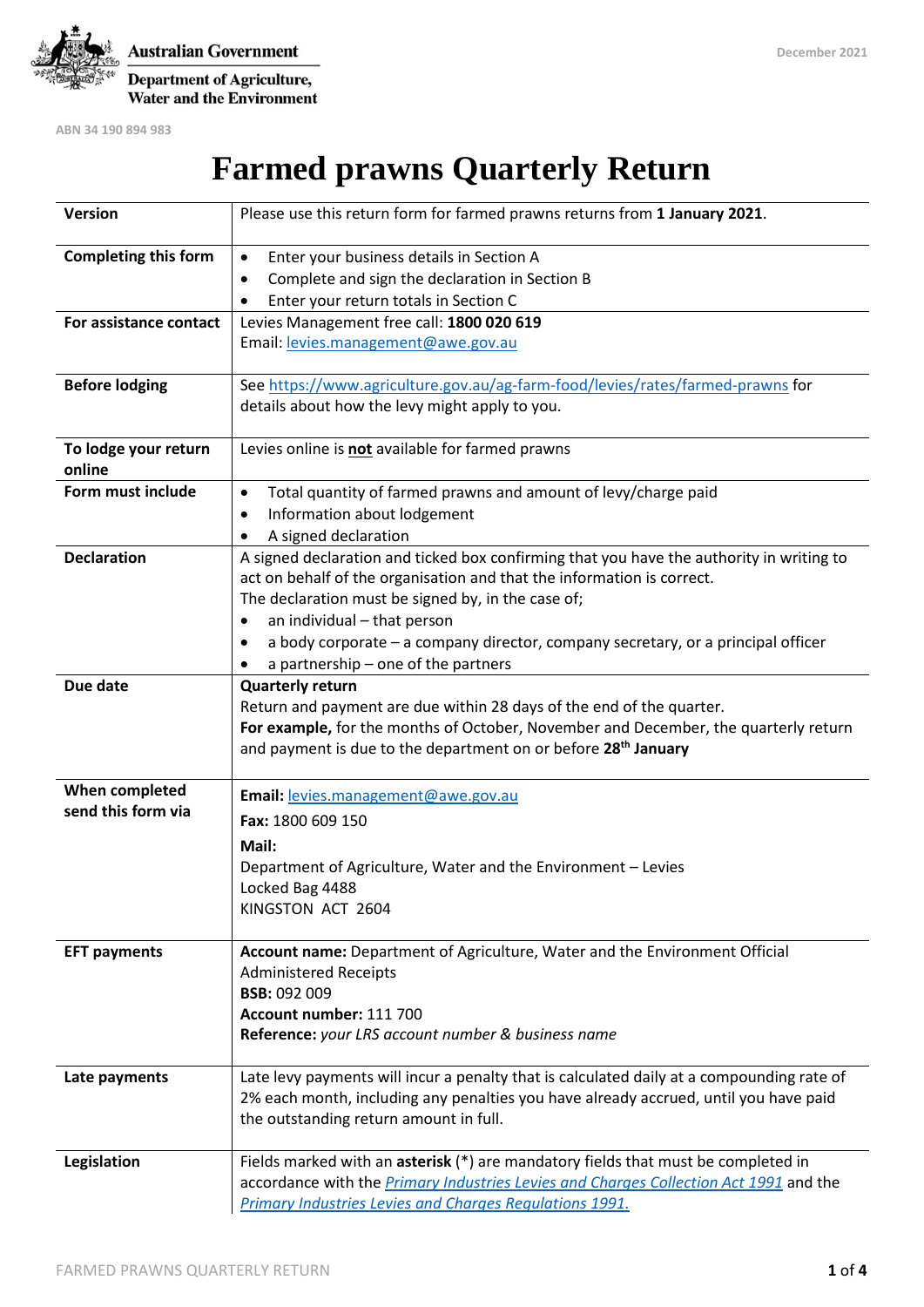

OFFICE USE ONLY

Date:

| <b>Farmed prawns Quarterly Return</b>                                                                                                                                                                                                                                                                                                                                                                             | Dale.                   |
|-------------------------------------------------------------------------------------------------------------------------------------------------------------------------------------------------------------------------------------------------------------------------------------------------------------------------------------------------------------------------------------------------------------------|-------------------------|
|                                                                                                                                                                                                                                                                                                                                                                                                                   | Return ID:              |
|                                                                                                                                                                                                                                                                                                                                                                                                                   | Signed:                 |
| <b>SECTION A: Lodgement details</b>                                                                                                                                                                                                                                                                                                                                                                               |                         |
|                                                                                                                                                                                                                                                                                                                                                                                                                   |                         |
| Quarter ended*<br>LRS account number                                                                                                                                                                                                                                                                                                                                                                              | $\sqrt{2}$<br>$\prime$  |
| Please note that your LRS account number is required for account management purposes.                                                                                                                                                                                                                                                                                                                             |                         |
| ABN/ACN*                                                                                                                                                                                                                                                                                                                                                                                                          |                         |
| Name*                                                                                                                                                                                                                                                                                                                                                                                                             |                         |
| Please note that name can be either the name of a company or an individual. Please use whichever is most relevant.                                                                                                                                                                                                                                                                                                |                         |
| Address*                                                                                                                                                                                                                                                                                                                                                                                                          |                         |
| Postal Address*                                                                                                                                                                                                                                                                                                                                                                                                   |                         |
| Phone<br>Fax                                                                                                                                                                                                                                                                                                                                                                                                      |                         |
| Email                                                                                                                                                                                                                                                                                                                                                                                                             |                         |
| Method of payment: $EFT$ $\Box$ Cheque $\Box$ Money Order $\Box$                                                                                                                                                                                                                                                                                                                                                  | Levy/Charge paid*<br>\$ |
| Date deposited: $\frac{1}{\sqrt{1-\frac{1}{2}}}\frac{1}{\sqrt{1-\frac{1}{2}}}\frac{1}{\sqrt{1-\frac{1}{2}}}\frac{1}{\sqrt{1-\frac{1}{2}}}\frac{1}{\sqrt{1-\frac{1}{2}}}\frac{1}{\sqrt{1-\frac{1}{2}}}\frac{1}{\sqrt{1-\frac{1}{2}}}\frac{1}{\sqrt{1-\frac{1}{2}}}\frac{1}{\sqrt{1-\frac{1}{2}}}\frac{1}{\sqrt{1-\frac{1}{2}}}\frac{1}{\sqrt{1-\frac{1}{2}}}\frac{1}{\sqrt{1-\frac{1}{2}}}\frac{1}{\sqrt{1-\frac{$ |                         |
|                                                                                                                                                                                                                                                                                                                                                                                                                   |                         |
|                                                                                                                                                                                                                                                                                                                                                                                                                   |                         |

# SECTION B: Declaration

**Declaration: I declare that to the best of my knowledge the information contained on this return form and any attachments is correct in every essential detail.** Giving false or misleading information is a criminal offence.

| Title                                                                                                                                                                                                              | First name* | Last name* |  |  |  |  |
|--------------------------------------------------------------------------------------------------------------------------------------------------------------------------------------------------------------------|-------------|------------|--|--|--|--|
| I have the authority to sign this declaration as a director, secretary or principal officer of the body<br>corporate, partner, owner or other person, authorised in writing to act on behalf of this organisation. |             |            |  |  |  |  |
| Signature*                                                                                                                                                                                                         |             | Date*      |  |  |  |  |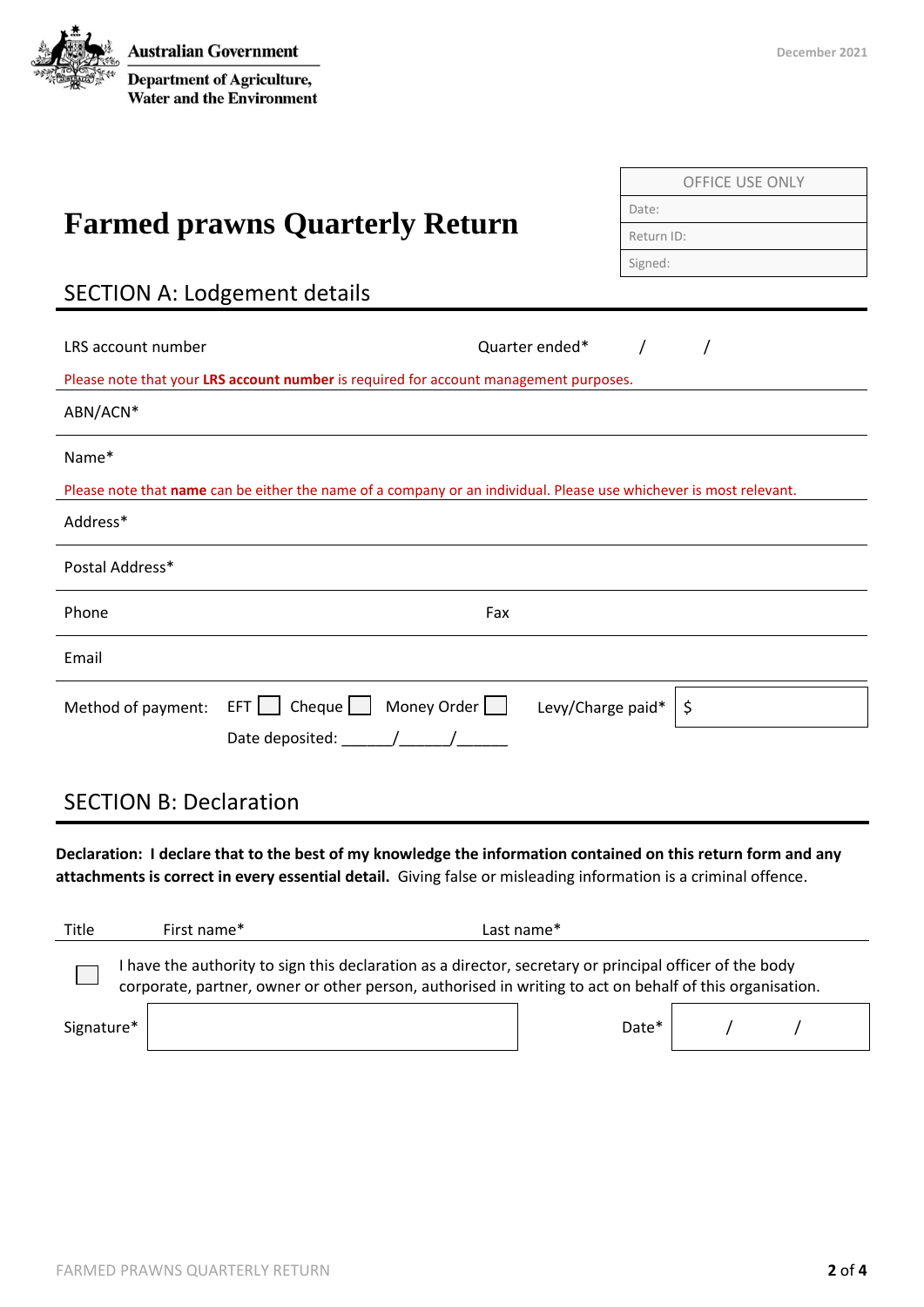

# SECTION C: Total quantity and levy details

| Commodity:<br><b>Farmed prawns</b>      | LMU | (i)<br>Weight<br>produced* | (i)<br>Weight<br>delivered for<br>storage* | $(i) - (ii) = (iii)$<br>Weight of<br>leviable<br>prawns* | (iv)<br>Levy rate | $(iii) \times (iv) =$<br>Levy payable* |
|-----------------------------------------|-----|----------------------------|--------------------------------------------|----------------------------------------------------------|-------------------|----------------------------------------|
| Banana prawn                            | 120 | 1a                         | 1 <sub>b</sub>                             | 01                                                       | 3.64 cents/kg     | \$                                     |
| Black tiger prawn                       | 120 | 2a                         | 2 <sub>b</sub>                             | 02                                                       | 3.64 cents/kg     | \$                                     |
| Brown tiger prawn                       | 120 | 3a                         | 3 <sub>b</sub>                             | 03                                                       | 3.64 cents/kg     | \$                                     |
| Kuruma prawn                            | 120 | 4a                         | 4b                                         | 04                                                       | 3.64 cents/kg     | \$                                     |
| School prawn                            | 120 | 5a                         | 5b                                         | 05                                                       | 3.64 cents/kg     | \$                                     |
| <b>FARMED PRAWNS LEVY SUB TOTAL (A)</b> |     |                            |                                            |                                                          |                   | \$                                     |

#### **Domestic levy**

#### **Export charge**

| Commodity:<br><b>Farmed prawns</b> | LMU | (i)<br>Weight exported* | (i)<br>Charge rate | $(i) \times (ii) =$<br>Charge payable* |
|------------------------------------|-----|-------------------------|--------------------|----------------------------------------|
| Banana prawn                       | 120 | 06                      | 3.64 cents/kg      | \$                                     |
| Black tiger prawn                  | 120 | 07                      | 3.64 cents/kg      | \$                                     |
| Brown tiger prawn                  | 120 | 08                      | 3.64 cents/kg      | \$                                     |
| Kuruma prawn                       | 120 | 09                      | 3.64 cents/kg      | \$                                     |
| School prawn                       | 120 | 10                      | 3.64 cents/kg      | \$                                     |
|                                    | -\$ |                         |                    |                                        |

### **TOTAL LEVY/CHARGE PAYABLE (A)+(B)**  $\Big\vert$  \$

GST is not applied to Australian Government levies and charges.